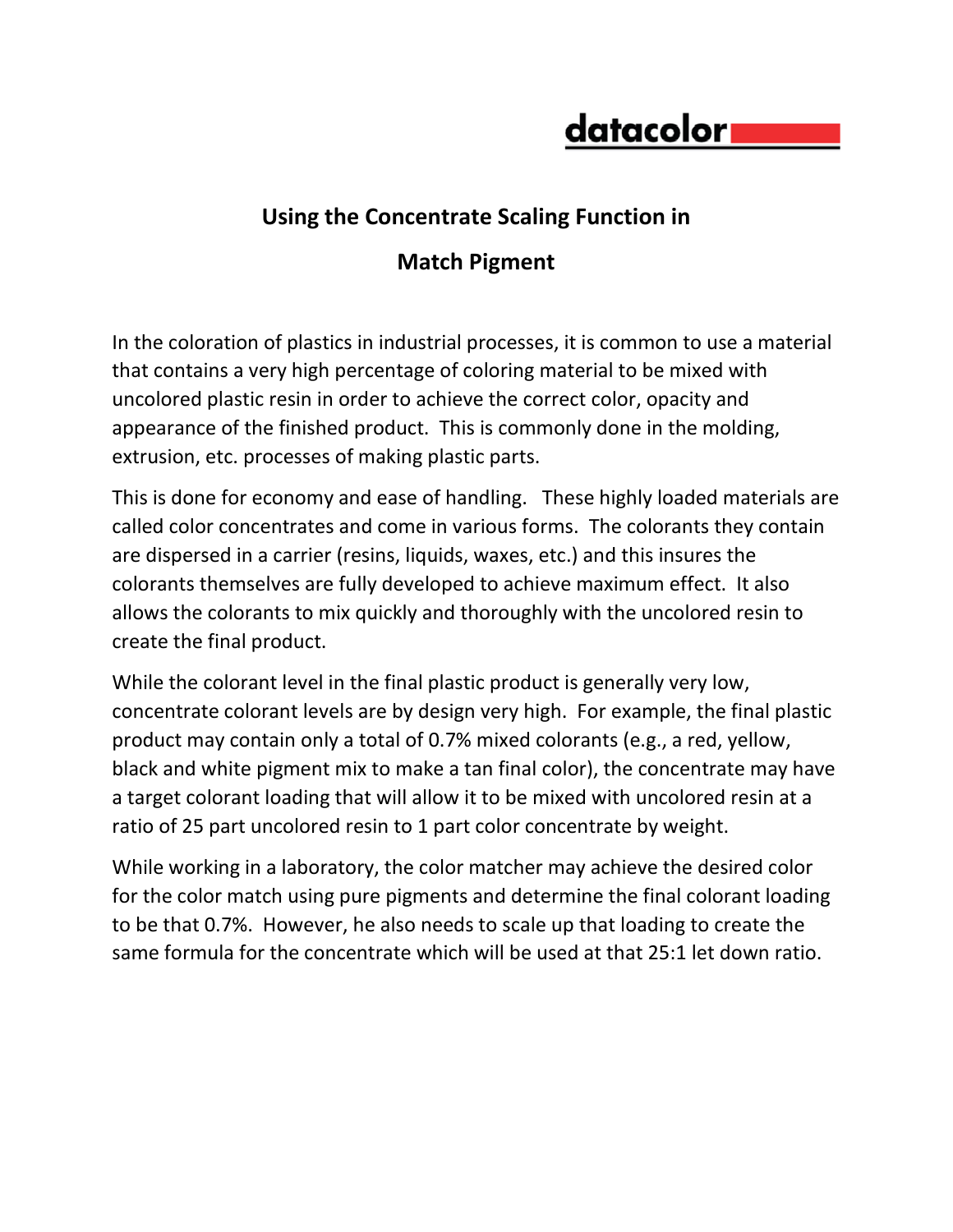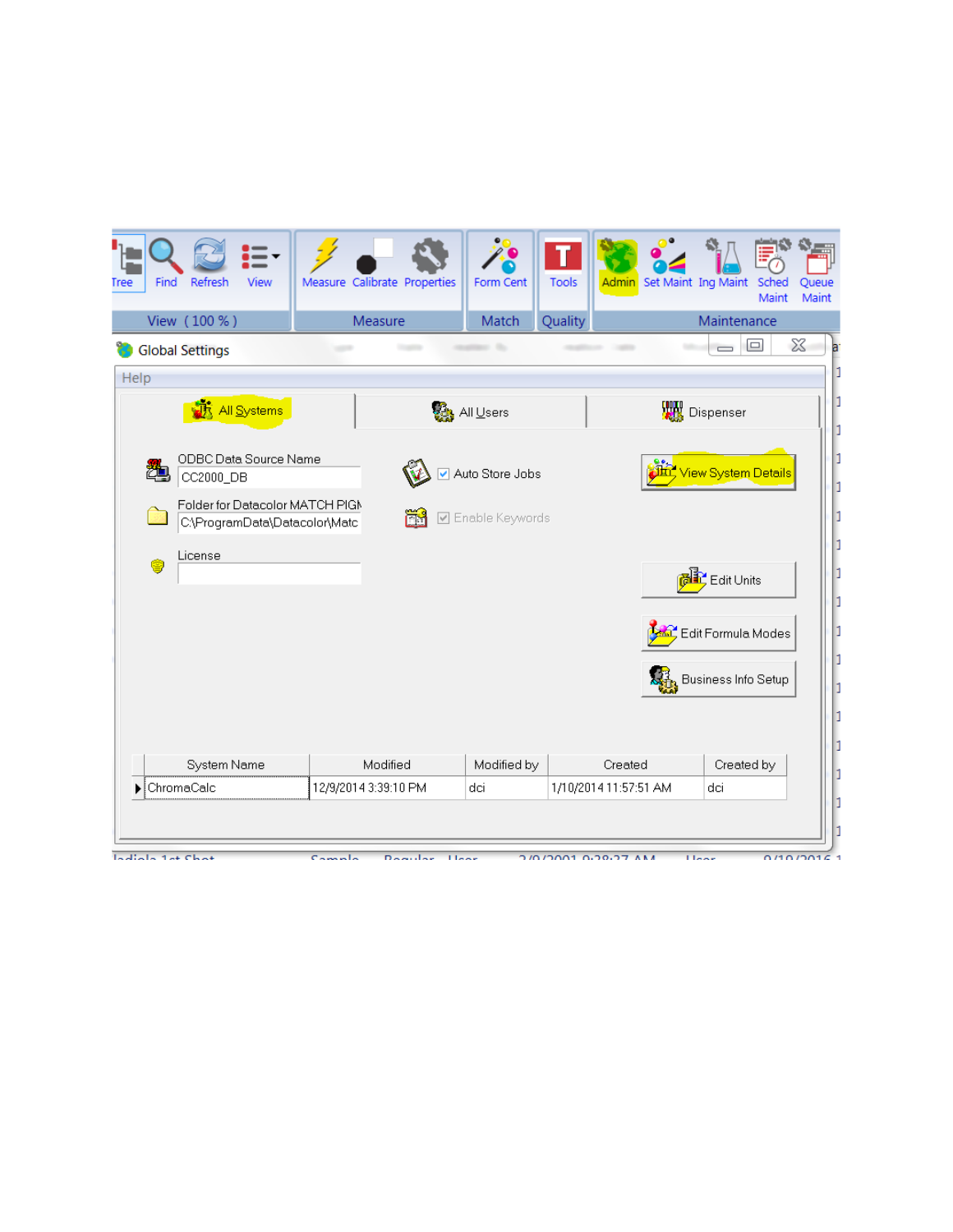There, click on the Industry tab:



Here you will place a check mark in the box next to Enable Concentrate Scaling. For the box labeled Express Concentration as: you will have 3 choices. Within the industry and across nations, which of these three expressions is used varies so all three are offered here. All 3 are normally expressions determined by weight.

Ratio Resin: Concentrate This is the ratio of uncolored resin to be mixed with the color concentrate, so if you express this as 25:1, you are saying you intend to mix 25 parts of uncolored resin with 1 part of color concentrate.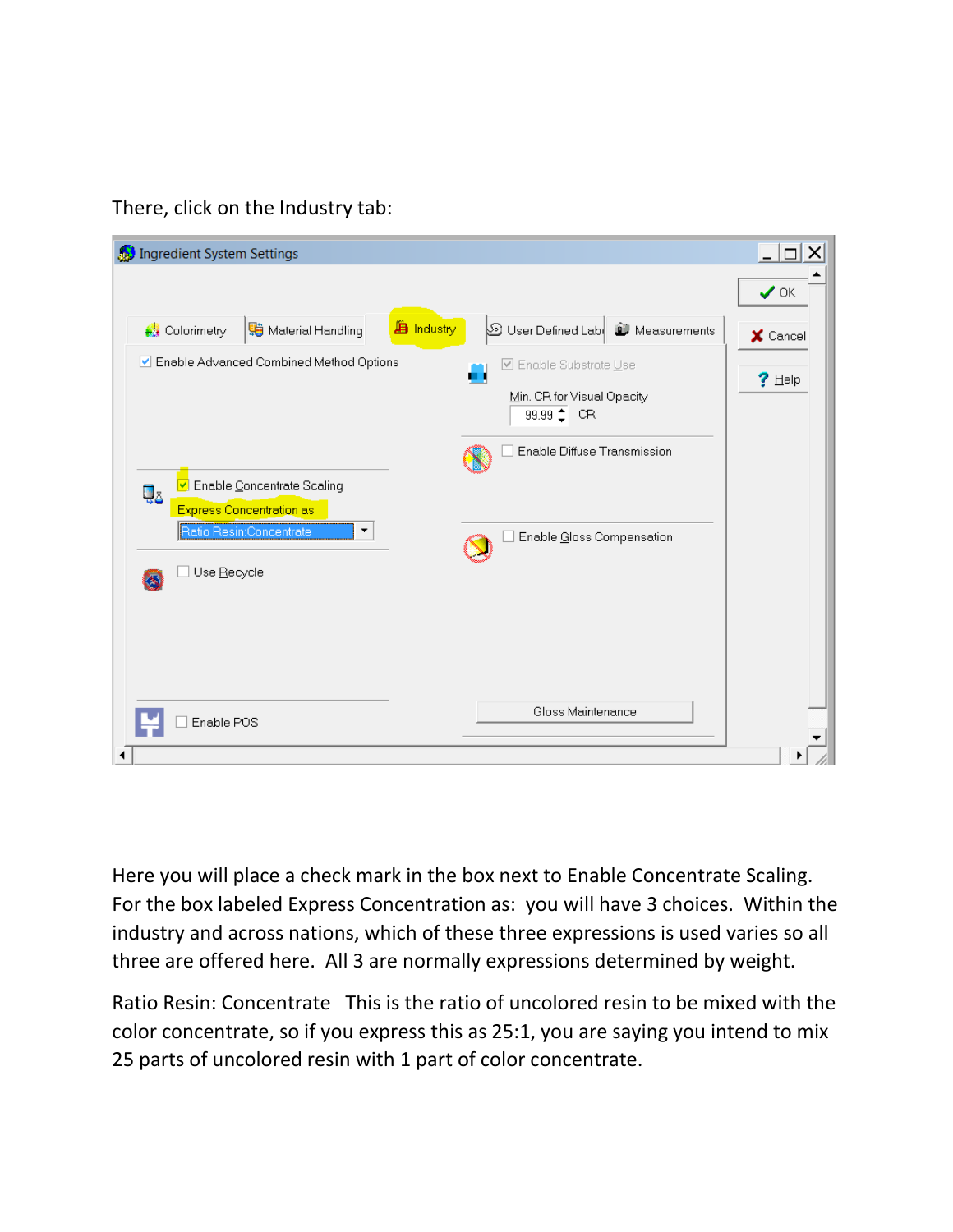Percent of Resin (Concentrate/Resin) Here the above example would be 1 part concentrate divided by 25 parts uncolored resin, or 4%

Percent to Total (Concentrate/Resin + Concentrate) Again, using the same example, it would be 1 part concentrate divided by 25 parts uncolored resin plus the 1 part concentrate, 1 divided by 26, which would be 3.85%.

Once you have set these items up, you would exit Admin, exit Match Pigment and then restart Match Pigment in order to make this now active in Formula Central.

|          |         | y <sup>e</sup> Formula Central - Job 16 From Opaque - Auto Reformulate |                      |                                  |                         |                |                 |                          |                |        |      |  |
|----------|---------|------------------------------------------------------------------------|----------------------|----------------------------------|-------------------------|----------------|-----------------|--------------------------|----------------|--------|------|--|
| File     |         | View Go<br>Instrument                                                  | Tools Help           |                                  |                         |                |                 |                          |                |        |      |  |
| 湿        | l≚l     | RPage 4<br>6<br>$\overline{\phantom{a}}$                               |                      |                                  |                         |                |                 |                          |                |        |      |  |
|          | Target  |                                                                        |                      | CIELAB                           |                         | $\mathsf{L}^*$ | a×              | P,                       | $\mathbb{C}^*$ | h.     | Œ,   |  |
|          |         | Blue Panel #24                                                         |                      | Target                           |                         | 55.25          | $-6.94$         | $-14.16$                 | 15.77          | 243.91 |      |  |
|          |         |                                                                        |                      | <b>Trial As Is</b>               |                         | 55.28          | $-6.99$         | $-14.64$                 | 16.23          | 244.48 | 1.10 |  |
|          |         |                                                                        |                      | <b>Trial Corrected</b>           |                         | 55.24          | $-6.94$         | $-14.18$                 | 15.79          | 243.94 | 1.11 |  |
|          | Trial   |                                                                        |                      |                                  |                         |                |                 |                          |                |        |      |  |
|          |         | Blue Panel #24 1st Shot                                                |                      | Trial As Is                      | DE*                     | DL"            | Da <sup>x</sup> | Db <sup>*</sup>          | DC*            | DH*    | MI,  |  |
|          |         |                                                                        |                      | D65/10                           | 0.48                    | 0.03           | $-0.05$         | $-0.48$                  | 0.46           | 0.16   | 1.92 |  |
|          | Formula |                                                                        | H                    | A/10                             | 0.96                    | $-0.02$        | 0.43            | $-0.86$                  | 0.49           | 0.82   |      |  |
|          |         | Correction For Blue Panel #24 1st Shot 1                               |                      | F11/10<br><b>Trial Corrected</b> | 2.06                    | $-0.70$        | 1.34            | $-1.40$                  | 0.71           | 1.80   |      |  |
|          |         |                                                                        |                      | D65/10                           | 0.02                    | $-0.01$        | 0.00            | $-0.02$                  | 0.01           | 0.01   | 1.87 |  |
|          |         |                                                                        |                      | A/10                             | 0.69                    | $-0.02$        | 0.61            | $-0.32$                  | $-0.06$        | 0.68   |      |  |
|          |         |                                                                        |                      | F11/10                           | 1.76                    | $-0.70$        | 1.37            | $-0.85$                  | 0.19           | 1.60   |      |  |
|          |         |                                                                        |                      |                                  |                         |                |                 |                          |                |        |      |  |
|          |         |                                                                        |                      |                                  |                         |                |                 |                          |                |        |      |  |
|          |         |                                                                        |                      |                                  |                         |                |                 |                          |                |        |      |  |
|          |         |                                                                        |                      |                                  |                         |                |                 |                          |                |        |      |  |
|          |         |                                                                        |                      |                                  |                         |                |                 |                          |                |        |      |  |
| ស        | 變       | <b>In</b>                                                              | ##<br>               | 975                              | السكارية                | H              |                 | $\mathbb{L}^{\text{PF}}$ |                |        |      |  |
|          | 5       | Relative Black                                                         | 0.0298               | 0.0310                           | 0.0012G                 |                | $-0.9547$       |                          |                |        |      |  |
|          | 4       | Relative Blue                                                          | 0.0325               | 0.0314                           | $-0.0011$ G             |                | $-1.0289$       |                          |                |        |      |  |
|          | 2       | Relative Magenta                                                       | 0.0250               | 0.0230                           | $-0.0020$ G             |                | $-1.0801$       |                          |                |        |      |  |
|          | 10      | Relative White                                                         | 3.1131               | 3.1077                           | $-0.0054$ G             |                | $-0.9944$       |                          |                |        |      |  |
|          | 9       | Relative Clear                                                         | 454.0000             | 454.0000                         | 0.0000 G                |                | $-1.0000$       |                          |                |        |      |  |
| ŠΣ       |         | <b>Total Color</b>                                                     | 3.2004               | 3.1930                           | $-0.0074$ G             |                | ٠               |                          |                |        |      |  |
|          |         | <b>Total Resin</b>                                                     | 454.0000<br>457.2004 | 454.0000<br>457.1930             | 0.0000 G<br>$-0.0074$ G |                | ÷               |                          |                |        |      |  |
| $\Sigma$ |         | <b>Total Batch</b>                                                     |                      |                                  |                         |                |                 |                          |                |        |      |  |
|          |         |                                                                        |                      |                                  |                         |                |                 |                          |                |        |      |  |
|          |         |                                                                        |                      |                                  |                         |                |                 |                          |                |        |      |  |
|          |         |                                                                        |                      |                                  |                         |                |                 |                          |                |        |      |  |
|          |         |                                                                        |                      |                                  |                         |                |                 |                          |                |        |      |  |
|          |         |                                                                        |                      |                                  |                         |                |                 |                          |                |        |      |  |
|          |         | Correction Output - PF Automatic                                       |                      | 5-5 of 5 Formulas Found:1        |                         |                |                 |                          |                |        |      |  |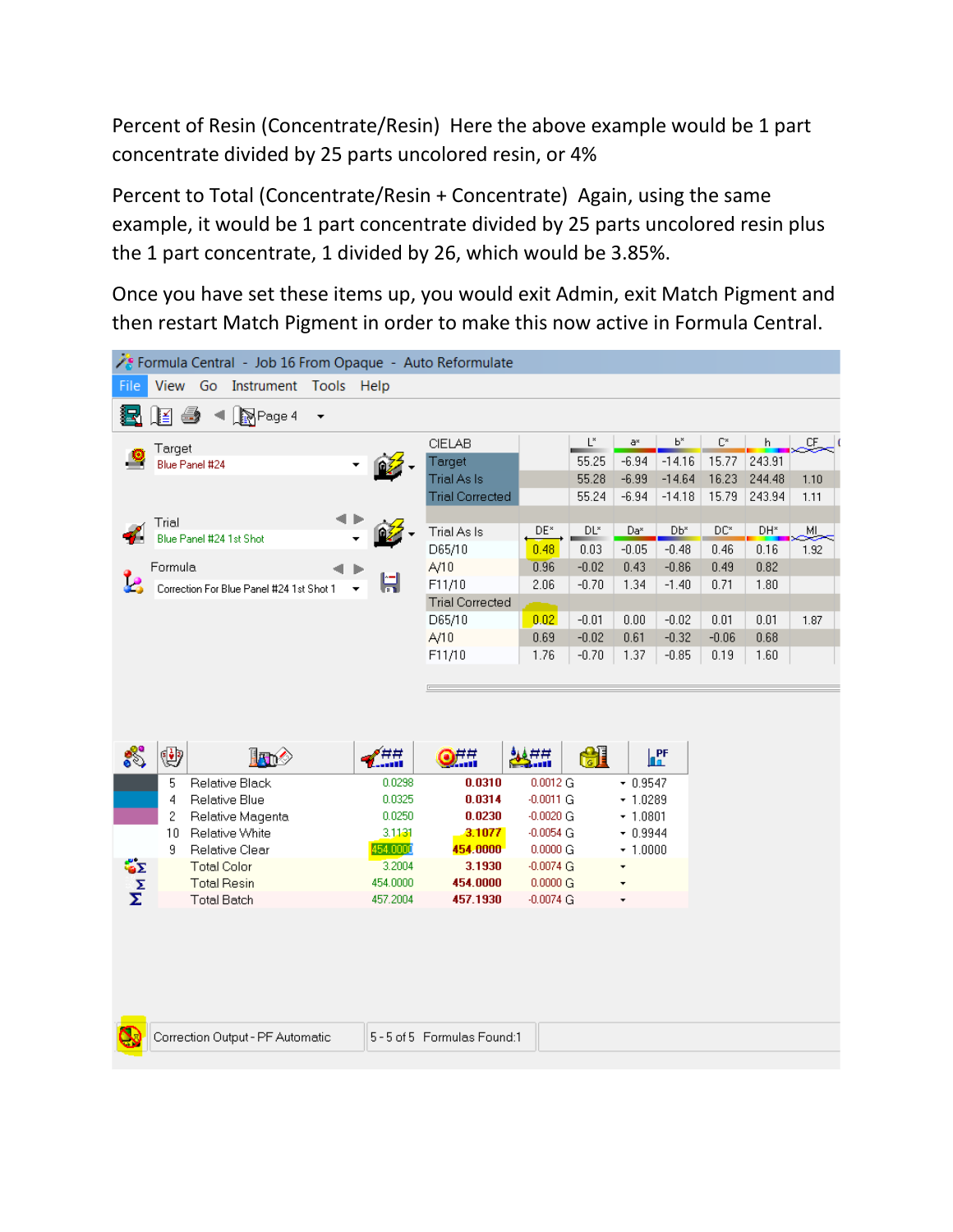In this example, the user has just completed asking for a reformulation correction. His trial sample (or "batch") uncorrected has a CIE DE\* of 0.48 and the projected correction would bring that down to a DE\* of 0.02. He has been working with a trial size determined by a resin weight of 454 grams and this reformulation correction also contains 454 grams of resin. This was the size determined by what he was working with in the laboratory but now he needs to prepare a 5000 gram sample of color concentrate to send 2270 grams (5 lbs.) to the customer and retain the remaining 160 grams for his use in the lab. He wants to make the let down ratio of the concentrate 25 : 1 so the customer can run a trial making as much as 125 lbs. of parts.

In the bottom left hand corner of that Formula Central screen is an icon that is turned off. Clicking on it will turn on color concentrate scaling and change the screen. So a new page is created which brings him back to point before the correction was calculated without color concentrate scaling.



(next page)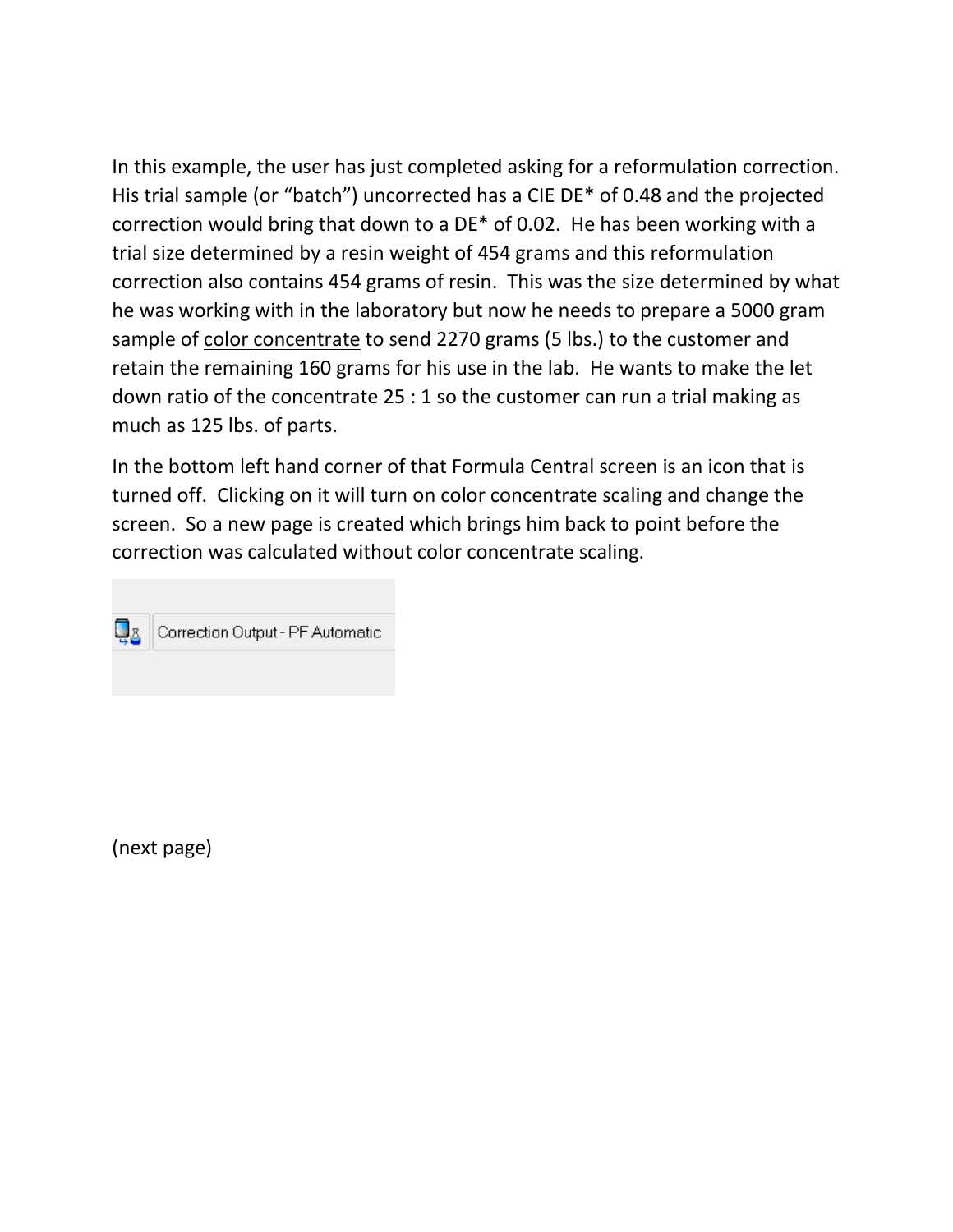|                                               | <b>AR</b> AR OPALE<br>b                                                                                           |  |  |  |  |  |  |
|-----------------------------------------------|-------------------------------------------------------------------------------------------------------------------|--|--|--|--|--|--|
| Select Ingredients                            | $\mathbf x$<br>回<br>$\qquad \qquad \qquad \Box$                                                                   |  |  |  |  |  |  |
| View                                          |                                                                                                                   |  |  |  |  |  |  |
| Choose Ingredients From<br>G.<br>Colorant Set | Name<br>Ingredient Keywords                                                                                       |  |  |  |  |  |  |
| Opaque                                        | H<br>ï<br>☑<br><b>In</b>                                                                                          |  |  |  |  |  |  |
|                                               | Relative Yellow Oxide<br>0.0000<br>100.0000 Volume                                                                |  |  |  |  |  |  |
| Number of Ingredients (Colorants) in a        | Relative Yellow Trox<br>100.0000 Volume<br>0.0000<br>$\sim$                                                       |  |  |  |  |  |  |
| Formula                                       | ✓<br>Relative Magenta<br>0.0000<br>100.0000 Volume<br>ᢦ                                                           |  |  |  |  |  |  |
| Minimum                                       | Relative Red Oxide<br>100.0000 Volume<br>0.0000<br>$\sim$                                                         |  |  |  |  |  |  |
| 5                                             | Relative Red Trox<br>0.0000<br>100,0000 Volume<br>$\sim$                                                          |  |  |  |  |  |  |
| Maximum                                       | Relative Green<br>0.0000<br>100.0000 Volume<br>$\sim$                                                             |  |  |  |  |  |  |
| 5                                             | ✔<br>✓<br>Relative Blue<br>100.0000 Volume<br>0.0000                                                              |  |  |  |  |  |  |
|                                               | ✔<br>Relative Black<br>ᢦ<br>0.0000<br>100.0000 Volume                                                             |  |  |  |  |  |  |
|                                               | √<br>Relative White<br>100.0000 Volume<br>ᢦ<br>0.0000                                                             |  |  |  |  |  |  |
| □ Consider Recycle                            | √<br>Relative Clear<br>0.0000<br>100.0000 Volume<br>√                                                             |  |  |  |  |  |  |
|                                               | Relative Alternate White 1 W10<br>0.0000<br>100.0000 Volume                                                       |  |  |  |  |  |  |
|                                               | HI.                                                                                                               |  |  |  |  |  |  |
|                                               | Res to Conc.<br>Carrier Resin<br>Resin<br>Relative Clear<br>1<br>Relative Clear<br>25<br>$\overline{\phantom{m}}$ |  |  |  |  |  |  |
|                                               | $\mathscr{A}$ OK<br>?{ Apply Keyword Query<br>X Cancel<br>$?$ Help                                                |  |  |  |  |  |  |

(next page)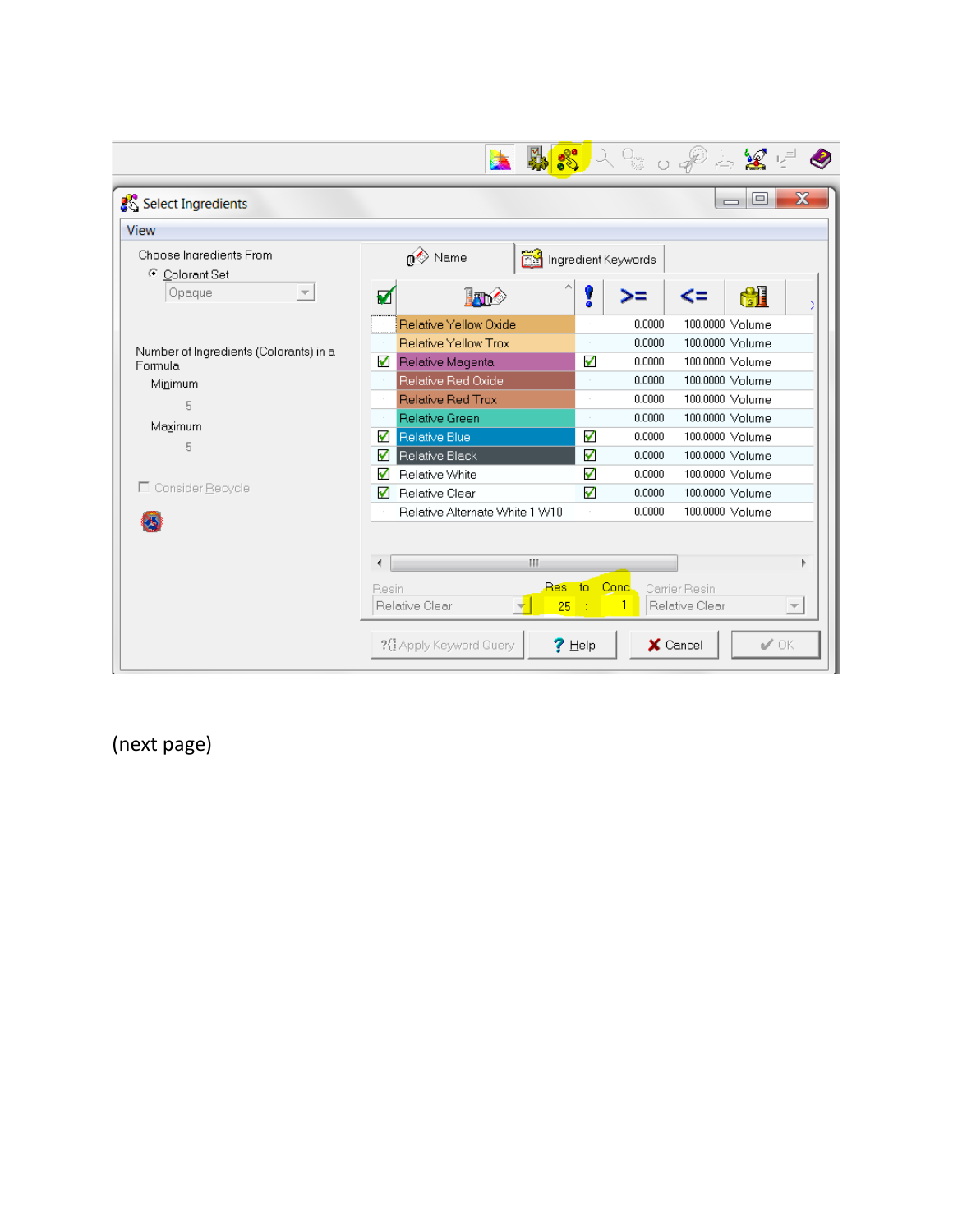| Formula Central - Job 16 From Opaque - Auto Reformulate |                               |                                          |                          |                   |                           |                            |                 |           |                 |                     |                 |         |
|---------------------------------------------------------|-------------------------------|------------------------------------------|--------------------------|-------------------|---------------------------|----------------------------|-----------------|-----------|-----------------|---------------------|-----------------|---------|
| File                                                    | View Go Instrument Tools Help |                                          |                          |                   |                           |                            |                 |           |                 |                     |                 |         |
| 猛                                                       | I≝l                           | 4<br>∏⊠Page 4                            | $\overline{\phantom{a}}$ |                   |                           |                            |                 |           |                 |                     |                 |         |
|                                                         | Target                        |                                          |                          |                   | <b>CIELAB</b>             |                            | $\mathsf{L}^*$  | a×        | P,              | $\mathbb{C}^\times$ | h.              | ے<br>سر |
|                                                         |                               | Blue Panel #24                           |                          |                   | Target                    |                            | 55.25           | $-6.94$   | $-14.16$        | 15.77               | 243.91          |         |
|                                                         |                               |                                          |                          |                   | Trial As Is               |                            | 55.28           | $-6.99$   | $-14.64$        | 16.23               | 244.48          | 1.10    |
|                                                         |                               |                                          |                          |                   | <b>Trial Corrected</b>    |                            | 55.25           | $-6.94$   | $-14.18$        | 15.79               | 243.91          | 1.11    |
|                                                         | Trial                         |                                          |                          |                   |                           |                            |                 |           |                 |                     |                 |         |
|                                                         |                               | Blue Panel #24 1st Shot                  |                          |                   | Trial As Is               | $\mathsf{DE}^*$            | DL <sup>*</sup> | Da*       | Db <sup>x</sup> | DC*                 | DH <sup>*</sup> | ML      |
|                                                         |                               |                                          |                          | D65/10            | 0.48                      | 0.03                       | $-0.05$         | $-0.48$   | 0.46            | 0.16                | 1.92            |         |
|                                                         | Formula                       |                                          |                          |                   | A/10                      | 0.96                       | $-0.02$         | 0.43      | $-0.86$         | 0.49                | 0.82            |         |
|                                                         |                               | Correction For Blue Panel #24 1st Shot 1 |                          |                   | F11/10                    | 2.06                       | $-0.70$         | 1.34      | $-1.40$         | 0.71                | 1.80            |         |
|                                                         |                               |                                          |                          |                   | <b>Trial Corrected</b>    |                            |                 |           |                 |                     |                 |         |
|                                                         |                               |                                          |                          |                   | D65/10                    | 0.02                       | 0.00            | $-0.01$   | $-0.02$         | 0.02                | 0.00            | 1.87    |
|                                                         |                               |                                          |                          |                   | A/10                      | 0.68                       | $-0.01$         | 0.60      | $-0.33$         | $-0.05$             | 0.68            |         |
|                                                         |                               |                                          |                          |                   | F11/10                    | 1.75                       | $-0.69$         | 1.36      | $-0.86$         | 0.20                | 1.59            |         |
|                                                         |                               |                                          |                          |                   |                           |                            |                 |           |                 |                     |                 |         |
|                                                         |                               |                                          |                          |                   |                           |                            |                 |           |                 |                     |                 |         |
|                                                         |                               |                                          |                          |                   |                           |                            |                 |           |                 |                     |                 |         |
|                                                         |                               |                                          |                          |                   |                           |                            |                 |           |                 |                     |                 |         |
|                                                         | 變                             | <b>In</b>                                |                          | ĦĦ<br>            | 9##                       | 無益                         | <b>el</b>       |           | <b>PF</b>       |                     |                 |         |
|                                                         | 5                             | Relative Black                           |                          | 0.0298            | 8.8035                    | 8.7737 G                   |                 | $-0.9547$ |                 |                     |                 |         |
|                                                         | 4                             | Relative Blue                            |                          | 0.0325            | 8.9281                    | 8.8956 G                   |                 | $-1.0289$ |                 |                     |                 |         |
|                                                         | 2                             | Relative Magenta                         |                          | 0.0250            | 6.5271                    | 6.5021 G                   |                 | $-1.0801$ |                 |                     |                 |         |
|                                                         | 10 <sup>1</sup>               | Relative White                           |                          | 3.1131            | 883.6564                  | 880.5433 G                 |                 | $-0.9944$ |                 |                     |                 |         |
| ĞΣ                                                      |                               | <b>Total Color</b>                       |                          | 3.2004            | 907.9151                  | 904.7147 G                 |                 | ÷         |                 |                     |                 |         |
| Σ                                                       |                               | <b>Total Resin</b>                       |                          | 0.4540            | 129.0921                  | 128.6381 KG                |                 |           |                 |                     |                 |         |
| äΣ                                                      |                               | Carrier Resin                            |                          | 14.3842<br>0.4396 | 4092.0852<br>125.0000     | 4077.7009 G<br>124.5604 KG |                 |           |                 |                     |                 |         |
| 响区                                                      |                               | User Supplied Resin<br>Concentrate       |                          | 17.5846           | 5000.0005                 | 4982.4155 G                |                 |           |                 |                     |                 |         |
| $\frac{\mathbf{Q}_{\Delta\Sigma}}{\Sigma}$              |                               | <b>Total Batch</b>                       |                          | 0.4572            | 130.0000                  | 129.5428 KG                |                 | ٠         |                 |                     |                 |         |
|                                                         |                               |                                          |                          |                   |                           |                            |                 |           |                 |                     |                 |         |
|                                                         |                               |                                          |                          |                   |                           |                            |                 |           |                 |                     |                 |         |
|                                                         |                               |                                          |                          |                   |                           |                            |                 |           |                 |                     |                 |         |
|                                                         |                               |                                          |                          |                   |                           |                            |                 |           |                 |                     |                 |         |
|                                                         |                               |                                          |                          |                   |                           |                            |                 |           |                 |                     |                 |         |
| 43                                                      |                               | Correction Output - PF Automatic         |                          |                   | 5-5 of 5 Formulas Found:1 |                            |                 |           |                 |                     |                 |         |

To get the concentrate weight that we want, all we need do then is to swipe the Concentrate weight of 17.5843 grams in the correction output column, and replace it with 5000 grams and hit the Enter key:

Please note the rows that were added when concentrate scaling was turned on: